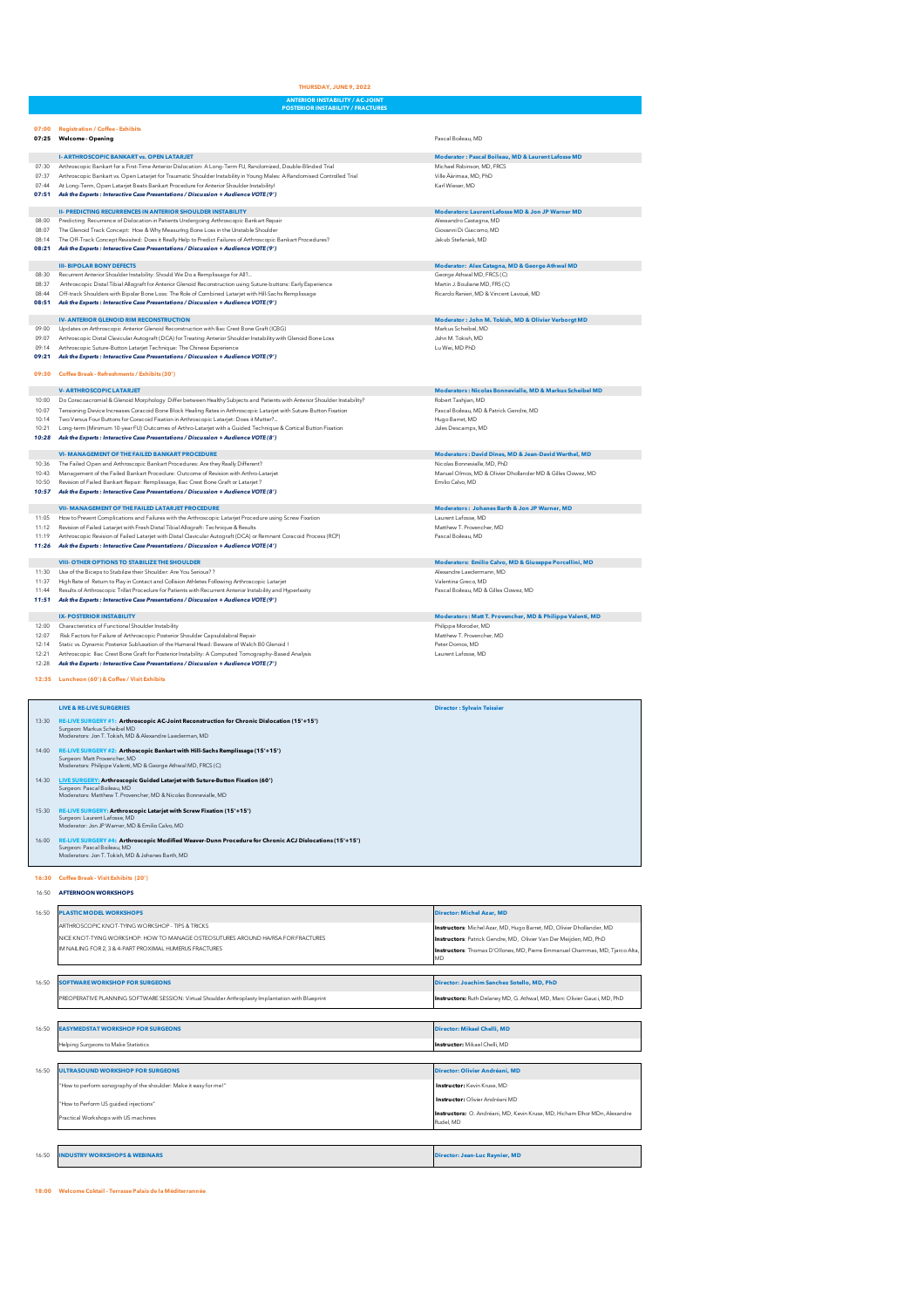**ROTATOR CUFF / LONG HEAD OF THE BICEPS**

|                | 06:45 Coffee - Exhibits                                                                                                                                                                                                                                                      |                                                                            |
|----------------|------------------------------------------------------------------------------------------------------------------------------------------------------------------------------------------------------------------------------------------------------------------------------|----------------------------------------------------------------------------|
|                | <b>I-PARTIAL &amp; SMALL ROTATOR CUFF TEARS</b>                                                                                                                                                                                                                              | Moderators: Pascal Boileau, MD & Robert Tashjian, MD                       |
| 07:00          | Interstitial Supraspinatus Tears: PRP Injections Do Not Improve Tendon Healing or Clinical Scores                                                                                                                                                                            | Alexandre Lädermann, MD                                                    |
| 07:07<br>07:14 | Arthroscopic Repair of Partial-Thickness Rotator Cuff Tears Using a Resorbable Collagen Patch: What Role for a Biological Approach?<br>Small, nontraumatic Supraspinatus tears in patients Older than 55 years: Operative Treatment is No better than Conservative Treatment | Chris Chuinard, MD<br>Ville Äärimaa, MD, PhD                               |
| 07:21          | Ask the Experts : Interactive Case Presentations / Discussion + Audience VOTE (9')                                                                                                                                                                                           |                                                                            |
|                |                                                                                                                                                                                                                                                                              |                                                                            |
|                | <b>II- ROTATOR CUFF DEGENERATION &amp; FATTY INFILTRATION</b>                                                                                                                                                                                                                | Moderators: Nicolas Bonnevialle, MD & Matt Provencher, MD                  |
| 07:30<br>07:37 | Degenerative Rotator Cuff Tears: Refining Surgical Indications Based on the Natural History<br>Can Supraspinatus Atrophy & Fatty Infiltration Be Stopped after Rotator Cuff C Repair?                                                                                        | Jav D. Keener, MD<br>Karl Wieser, MD                                       |
| 07:44          | Advancing Rotator Cuff Healing with a Bioabsorbable Interposition Scaffold: a Sheep Model                                                                                                                                                                                    | Robert Tashjian, MD                                                        |
|                | 07:51 Ask the Experts : Interactive Case Presentations / Discussion + Audience VOTE (9')                                                                                                                                                                                     |                                                                            |
|                |                                                                                                                                                                                                                                                                              |                                                                            |
| 08:00          | <b>III ROTATOR CUFF TENDON DELAMINATION</b><br>Location and Thickness of Delaminated Rotator Cuff Tears: Does it have a Surgical Impact                                                                                                                                      | Moderators: Philippe Valenti, MD & Jay Keener, MD<br>Hirovuki Sugava, MD   |
| 08:07          | Double-Layer Rotator Cuff Repair: Rationale, Technique & Results                                                                                                                                                                                                             | Olivier Van Der Meijden, MD, PhD & Pascal Boileau, MD                      |
|                | 08:14 Prediction of Shoulder Stiffness After Arthroscopic Rotator Cuff Repair                                                                                                                                                                                                | Markus Scheibel, MD                                                        |
|                | 08:21 Ask the Experts : Interactive Case Presentations / Discussion + Audience VOTE (9')                                                                                                                                                                                     |                                                                            |
|                | <b>IV-SUBSCAPULARIS TEARS &amp; REPAIR</b>                                                                                                                                                                                                                                   | Moderators: Joaquin Sanchez-Sotelo, MD PhD                                 |
| 08:30          | The Histologic Structure of the Subscapularis Tendon Insertion Revisited: Clinical Relevance                                                                                                                                                                                 | Laurent Nové-Josserand, MD                                                 |
| 08:37          | Arthroscopic Subscapularis Repair: Technical Pearls & Results                                                                                                                                                                                                                | Laurent Lafosse, MD                                                        |
| 08:44<br>08:51 | Arthroscopic Repair of Isolated Subscapularis Tears: Long-Term Outcome & Structural Integrity<br>Ask the Experts : Interactive Case Presentations / Discussion + Audience VOTE (9')                                                                                          | Hiroyuki Sugaya, MD                                                        |
|                |                                                                                                                                                                                                                                                                              |                                                                            |
|                | V-TENDON TRANSFERS FOR IRREPARABLE SUBSCAPULARIS TEARS                                                                                                                                                                                                                       | Moderators: Laurent Lafosse, MD & Markus Scheibel, MD                      |
| 09:00          | Pectoralis Major Transfer for Irreparable Subscapularis Tears-20-Years FU: The Swiss Experience                                                                                                                                                                              | Karl Wieser, MD                                                            |
| 09:07          | Pectoralis Major Transfer: Long term results: The Austrian Experience                                                                                                                                                                                                        | Philipp Mororder, MD, PhD                                                  |
| 09:14<br>09:21 | Latissimus Dorsi For Irreparable Subscapularis Tears: Technique & Results<br>Ask the Experts : Interactive Case Presentations / Discussion + Audience VOTE (9')                                                                                                              | Philippe Valenti, MD                                                       |
|                |                                                                                                                                                                                                                                                                              |                                                                            |
| 09:30          | Coffee Break - Refreshments / Exhibits (30')                                                                                                                                                                                                                                 |                                                                            |
|                | <b>VI- ROTATOR CUFF RE-TEARS: SHOULD WE REPAIR AGAIN?</b>                                                                                                                                                                                                                    | Moderators: Philippe Valenti, MD & John Sperling, MD                       |
| 10:00          | Superior Glenoid Inclination and Acromial Morphology : Do they Play a Role in the Etiology of Rotator Cuff Tears ?                                                                                                                                                           | Peter N. Chalmers, MD                                                      |
| 10:07          | Revision Cuff Repair: Does the Tendons have a second chance to Heal?                                                                                                                                                                                                         | Michel Azar, MD                                                            |
| 10:14          | Recurrent Anterior Instability in Patients with Massive Irreparable Cuff Tear: The role of the Arthroscopic Trillat Procedure                                                                                                                                                | Pascal Boileau, MD                                                         |
|                | 10:21 Ask the Experts : Interactive Case Presentations / Discussion + Audience VOTE (9')                                                                                                                                                                                     |                                                                            |
|                | VII- SHOULDER "PSEUDOPARALYSIS" vs. "PSEUDOPARESIS": REVISITED DEFINITIONS                                                                                                                                                                                                   | Moderators: Pascal Boileau, MD & JP Warner, MD                             |
| 10:30          | Shoulder Pseudoparalysis: Variable Definitions - Can we get a Consensus?                                                                                                                                                                                                     | John M. Tokish, MD                                                         |
| 10:37          | How Best to Define Pseudoparalysis of the Shoulder: Lack of Agreement among Shoulder Surgeons                                                                                                                                                                                | Ruth Delanay, MD FRCS                                                      |
| 10:44<br>10:51 | Chronic Pseudoparalysis & Pseudoparesis are Associated with Different Structural Lesions                                                                                                                                                                                     | Karl Wieser, MD                                                            |
|                | Ask the Experts : Interactive Case Presentations / Discussion + Audience VOTE (9')                                                                                                                                                                                           |                                                                            |
|                | <b>VIII- MASSIVE ROTATOR CUFF TEARS: SHOULD WE REPAIR?</b>                                                                                                                                                                                                                   | Moderators: Jean Kany, MD & George Athwal, MD FRCS(C)                      |
| 11:00          | Is There a Role for Biologically Enhanced Patch Augmentation Repairs?                                                                                                                                                                                                        | Matthew T. Provencher. MD                                                  |
| 11:07          | Arthroscopic Partial Repair vs Latissimus Dorsi Tendon Transfer for Massive Irreaparable Cuff Tears                                                                                                                                                                          | Nicolas Bonnevialle, MD, PhD                                               |
| 11:14          | The Overtensionned Biceps Tenodesis As a Cause of Persitent Postoperative Shoulder Pain<br>11:21 Ask the Experts : Interactive Case Presentations / Discussion + Audience VOTE (9')                                                                                          | Gregory Micicoi, MD & P. Chalmers, MD                                      |
|                |                                                                                                                                                                                                                                                                              |                                                                            |
|                | IX- TENDON TRANSFERS FOR IRREPARABLE POSTEROSUPERIOR CUFF TEARS                                                                                                                                                                                                              | Moderator: JD Whertel, MD & Emilio Calvo, MD                               |
| 11:30          | Results after Arthroscopically-Assisted Latissimus Dorsi Transfer: Can We Improve?                                                                                                                                                                                           | Jean Kany, MD                                                              |
| 11:37          | Arthroscopic Latissimus Dorsi Transfer for Irreparable Posterosuperior Cuff Tears                                                                                                                                                                                            | Laurent Lafosse, MD                                                        |
| 11:44<br>11:51 | Lower trapezius Transfer to Reconstruct Massive Irreparable Posterior Superior RCTs<br>Ask the Experts : Interactive Case Presentations / Discussion + Audience VOTE (9')                                                                                                    | Philippe Valenti, MD                                                       |
|                |                                                                                                                                                                                                                                                                              |                                                                            |
| 12:00          | X-SUPERIOR CAPSULAR RECONSTRUCTION (SCR)                                                                                                                                                                                                                                     | Moderators: Jon JP Warner, MD & Markus Scheibel, MD<br>In-Ho Jeon, MD, PhD |
| 12:07          | Arthroscopic SCR using Fascia Lata Grafts with and without Polypropylene Mesh Augmentation<br>Superior Capsular Reconstruction for Irreparable Rotator Cuff Tears: Autografts versus Allografts                                                                              | Joanes Barth, MD                                                           |
| 12:14          | Superior Capsular Reconstruction for Massive Rotator Cuff Tears. A Critical Analysis Review                                                                                                                                                                                  | Joseph Galvin, MD                                                          |
| 12:21          | Ask the Experts : Interactive Case Presentations / Discussion + Audience VOTE (9')                                                                                                                                                                                           |                                                                            |
|                |                                                                                                                                                                                                                                                                              |                                                                            |
| 12:30          | Luncheon / Coffee / Visit Exhibits (60')                                                                                                                                                                                                                                     |                                                                            |
|                |                                                                                                                                                                                                                                                                              | Directors: Mikaël Chelli, MD & Marc Olivier Gauci, MD                      |
| 13:30          | <b>INDUSTRY LUNCHEON WORKSHOPS</b>                                                                                                                                                                                                                                           |                                                                            |
|                | <b>XI- PROXIMAL HUMERUS FRACTURES</b>                                                                                                                                                                                                                                        | Moderators: Nicolas Bonnevialle, MD & J. Sanchez-Sotelo, MD                |
| 13:30          | Complications and Long-Term Outcomes of Open Reduction and Plate Fixation of PHFs                                                                                                                                                                                            | Michael Robinson, MD, FRCS                                                 |
| 13:37          | The "Terrible Triad" After Proximal Humerus Fractures Plating                                                                                                                                                                                                                | Gabriel Cárdenas, MD & Pascal Boileau, MD                                  |
| 13:44          | Third Generation IM Nail: Rationale & Technique                                                                                                                                                                                                                              | Pascal Boileau, MD                                                         |
| 13:51          | Arthroscopic intramedullary nailing of humeral fractures through the rotator interval                                                                                                                                                                                        | Philippe Clavert, MD                                                       |
|                | 13:58 Ask the Experts : Interactive Case Presentations / Discussion + Audience VOTE (5')                                                                                                                                                                                     |                                                                            |
|                | XII- WHAT'S NEW FOR PATIENTS WITH DELTOID DEFICIENCY?                                                                                                                                                                                                                        | Moderator: Philippe Valenti MD & John Tokish, MD                           |
| 14:03          | RSA with Pedicled Pectoralis Transfer in Patients with Deltoid Paralysis                                                                                                                                                                                                     | Bassem Elhassan, MD                                                        |
| 14:10          | All-Endoscopic Brachial Plexus Neurolysis: Indications, Technique, Results & Complications                                                                                                                                                                                   | Thibault Lafosse, MD                                                       |
| 14:17          | Partial Radial Nerve to Axillary Nerve Transfer to Improve Shoulder Function                                                                                                                                                                                                 | Tyler Johnston, MD & Ranjan Gupta, MD                                      |
| 14:24          | Ask the Experts : Interactive Case Presentations / Discussion + Audience VOTE (6')                                                                                                                                                                                           |                                                                            |
|                | 14:30 Coffee - Exhibits (30')                                                                                                                                                                                                                                                |                                                                            |
|                |                                                                                                                                                                                                                                                                              |                                                                            |
|                | <b>LIVE &amp; RE-LIVE SURGERIES</b>                                                                                                                                                                                                                                          | <b>Director: Sylvain Teissier</b>                                          |
| 15:00          | RE-LIVE SURGERY #5 : RSA for Displaced 4-Part Fracture (15'+15')                                                                                                                                                                                                             |                                                                            |
|                | Surgeon: Pascal Boileau, MD                                                                                                                                                                                                                                                  |                                                                            |
|                | Moderators: Nicolas Bonnevialle MD & John Sperling, MD                                                                                                                                                                                                                       |                                                                            |
|                | 15:30 RE-LIVE SURGERY #6 : Arthroscopic Cuff Repair with Scaffold (15'+15')                                                                                                                                                                                                  |                                                                            |
|                | Surgeon: Markus Scheibel MD<br>Moderators: Mat Provencher MD, Thibaud Lafosse MD & Jay Keener, MD                                                                                                                                                                            |                                                                            |
|                |                                                                                                                                                                                                                                                                              |                                                                            |
|                | 16:00 LIVE SURGERY: Latissimus Dorsi Transfer & Reverse Shoulder Arthroplasty for a CLEER Patient<br>Surgeon: Pascal Boileau MD                                                                                                                                              |                                                                            |
|                | Moderators: Philippe Valenti MD, Jon JP Warner MD,                                                                                                                                                                                                                           |                                                                            |
|                | 17:00 RE-LIVE SURGERY #7: How I perform a RSA for Cuff Tear Arthritis (15'+15')                                                                                                                                                                                              |                                                                            |
|                | Surgeon: Mark Frankle, MD                                                                                                                                                                                                                                                    |                                                                            |
|                | Moderators: George Athwal MD FRCS(C) & David Dines, MD                                                                                                                                                                                                                       |                                                                            |
|                | 17:30 RE-LIVE SURGERY #8: Allograft Reconstruction & RSA for Severe Proximal Humeral Bone Loss: THE MAYO TECHNIQUE (15'+15')                                                                                                                                                 |                                                                            |
|                | Surgeon: Joaquin Sanchez-Sotelo, MD, PhD<br>Moderators: Chris Chuinard, MD & François Sirveaux, MD                                                                                                                                                                           |                                                                            |